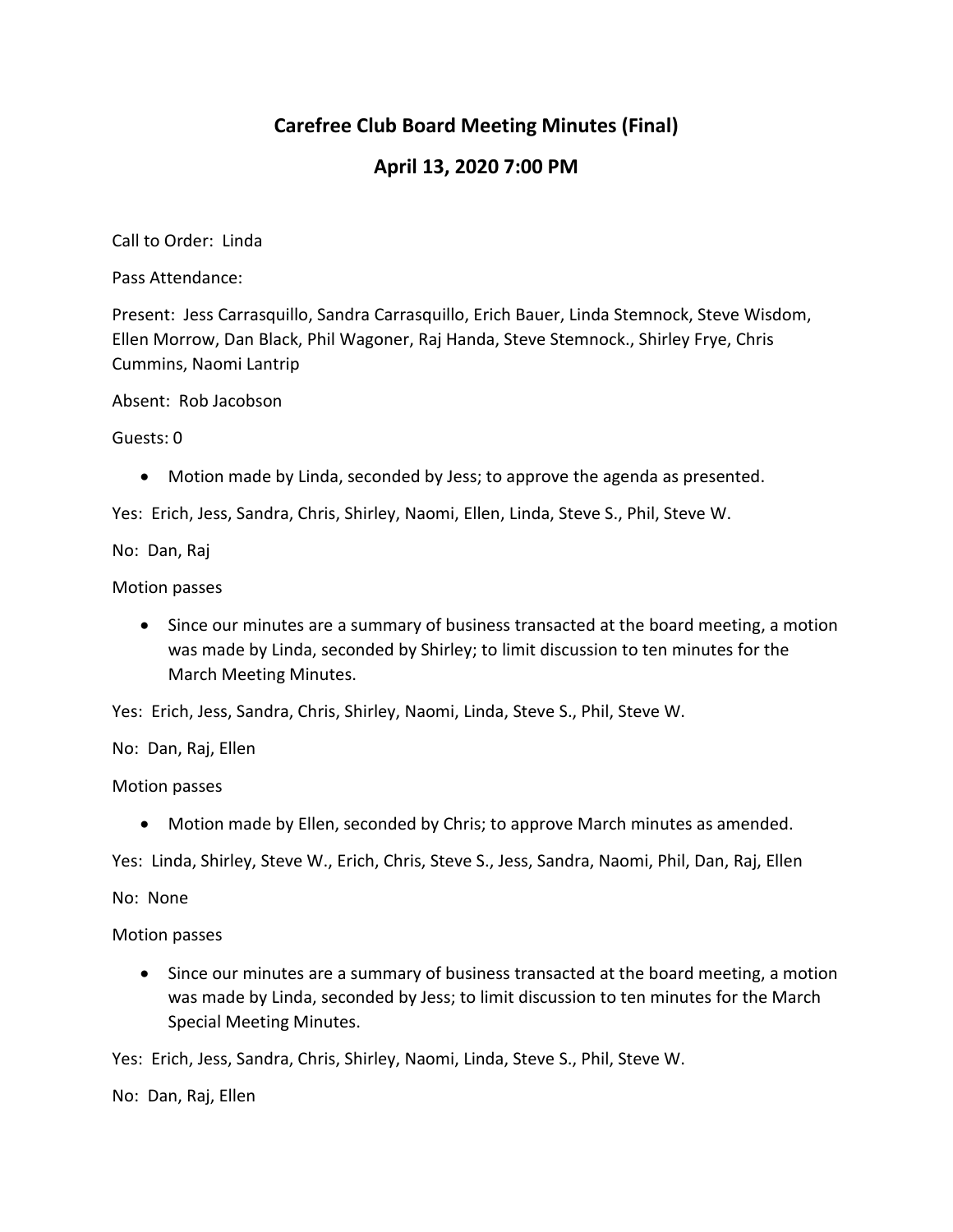Motion passes

Motion made by Linda, seconded by Jess; to approve March Special Meeting Minutes as amended.

Yes: Erich, Jess, Chris, Shirley, Naomi, Linda, Steve S., Steve W., Phil

No: Dan, Sandra, Raj, Ellen

Motion passes

 A motion was made by Raj, seconded by Dan; to have Dan Black's written statement to the Carefree Club Board of Directors, which explains his reasons for requesting club financial documents be included in the March 2020 Special Board of Directors Meeting Minutes.

Yes: Dan, Sandra, Raj, Ellen

No: Erich, Jess, Chris, Shirley, Naomi, Linda, Steve S., Steve W.

Abstain: Phil

Motion does not pass

#### **SECRETARY'S REPORT: (SANDRA)**

 $\bullet$  Dues letters were mailed on the 20<sup>th</sup> of March. Over 100 have come back already. Only one person has asked about delaying their payment due to the Covid-19 Virus.

#### **TREASURER'S REPORT:**

No Report

## **POOL: (LINDA)**

- We are in a wait and see position. With the COVID-19 situation, the government will determine if/when outdoor pools will be able to open for the summer. Probably won't see anything posted until early May about pools in Indiana. We have received the application for our 2020 pool license and will be submitting it to the health department. I have had a couple people ask about partial refunds should the pool not be open for an entire season. My suggestion is that if the board wants to have this discussion, we do it after Labor Day weekend, so we'll know how much has been spent on the pool for the season. We'll still be having some repairs done in the next few months.
- Raj stated that only critical repairs should be made, and we should hold off on expenditures until we get a clearer picture of what the future holds.

## **GROUNDS: (ROB)**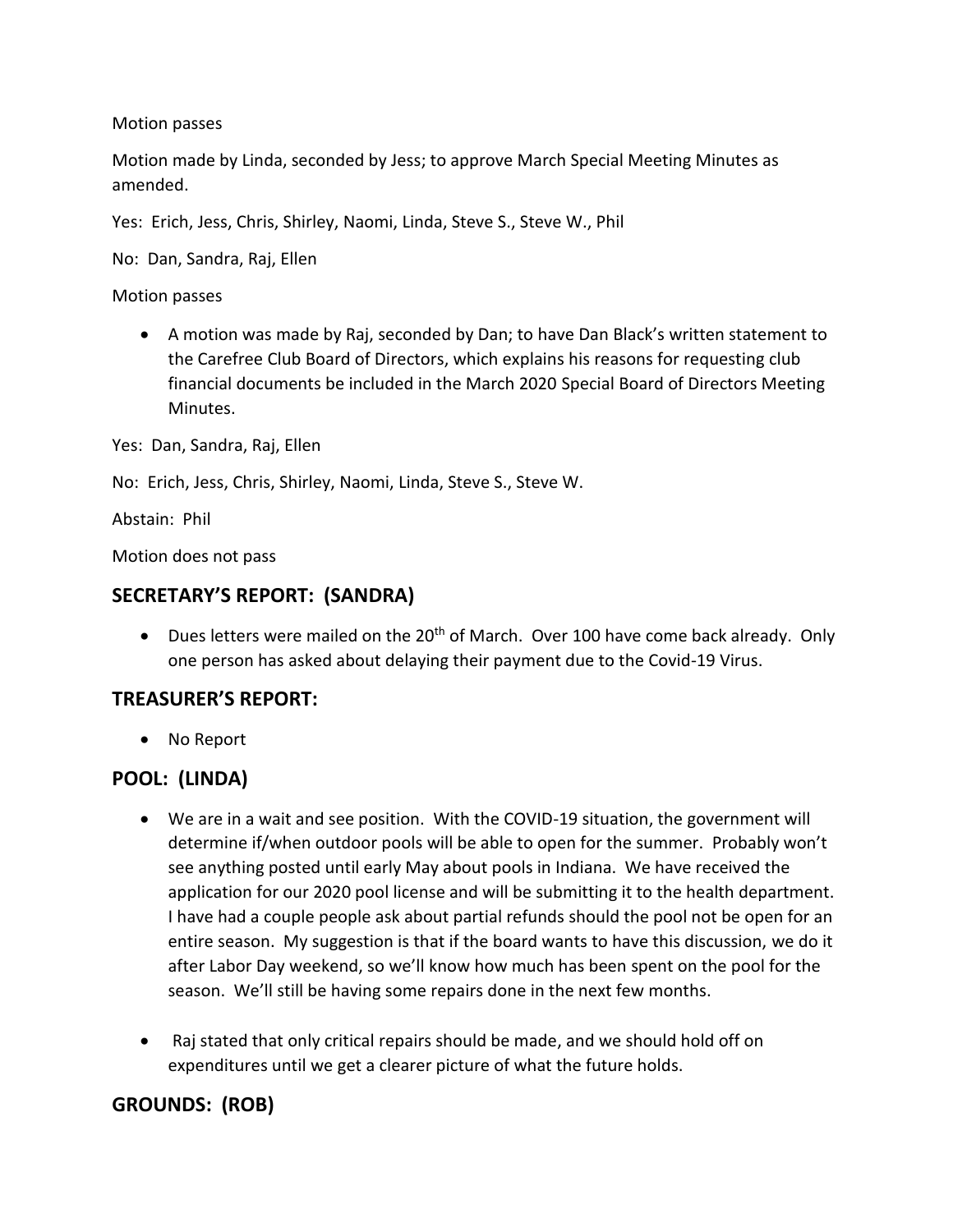No Report

### **NEWSLETTER: (JESS)**

- Nothing to report.
- Dan asked if gift cards for the logo contest would be funded by the newsletter budget. Linda said it would be coming out of the activities budget.

### **ACTIVITIES:**

No Report

### **WEB: (ERICH)**

Website functioning as expected. COVID-19 notices are on the web.

## **CLUBHOUSE: (STEVE W.)**

- April collected \$534.00
- Expenses \$0.00
- (6) refunds to send out

### **SWIM TEAM: (ERICH)**

• Message sent out to conference.

#### **OLD BUSINESS:**

• None

#### **NEW BUSINESS:**

- Because of the COVID-19 Virus, there was discussion to waive late fees and allow two payments to be made for dues. We will proceed on a case by case basis.
- A motion was made by Linda, seconded by Erich; to obtain and review three bids from management companies to perform the duties of the treasurers with the capacity of assuming responsibilities of other officers and chairpersons in the future. Committee members are Chris, Naomi, Linda, Phil and Sandra.

Yes: Erich, Jess, Sandra, Chris, Shirley, Naomi, Ellen, Linda, Steve S., Phil, Steve W.

No: Dan, Raj